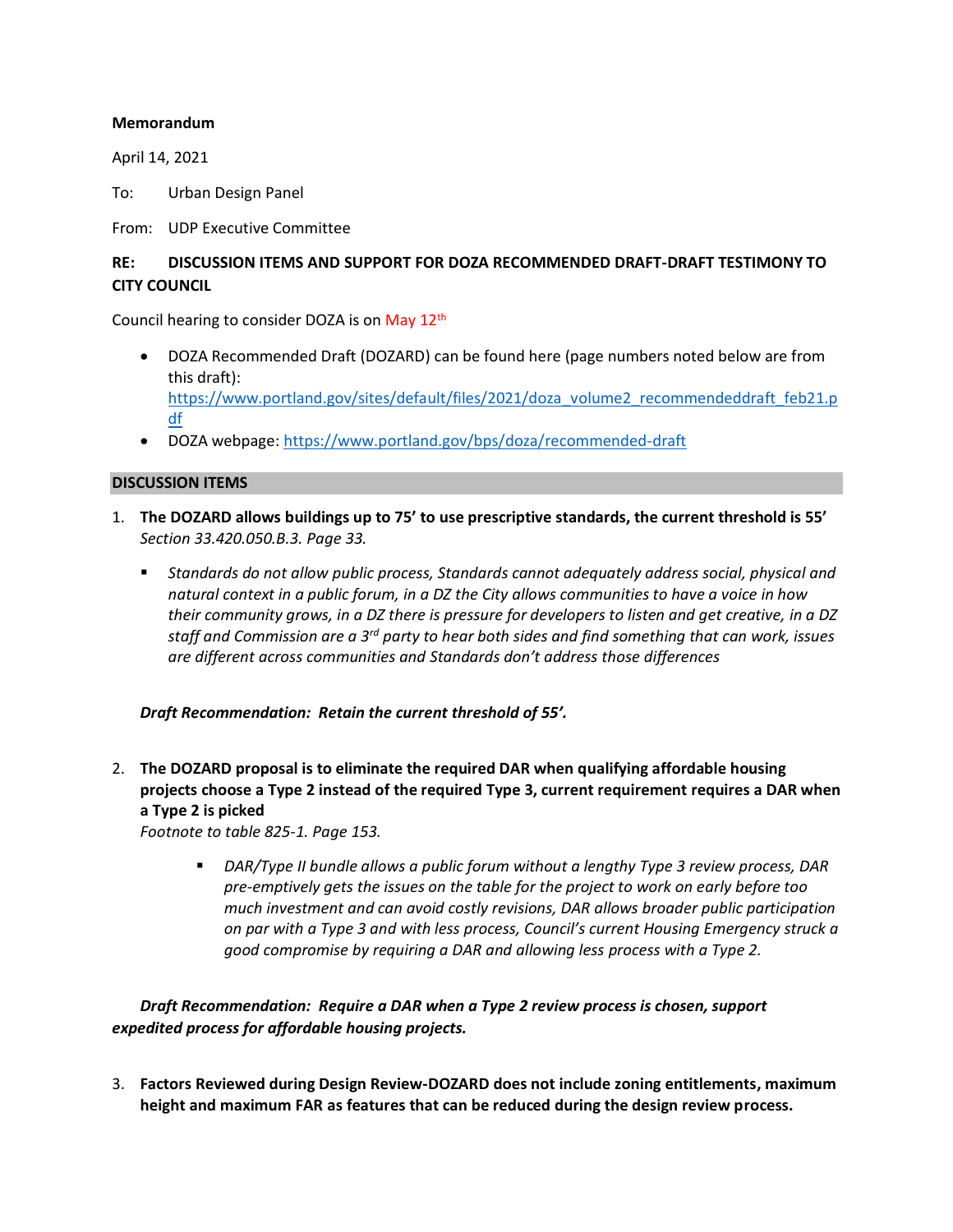*Section 33.825.035. Page 159.*

▪ *It is desirable and sensible to guarantee allowed FAR/height to a project because that is economically driven. One could also argue that it is very sensible to reduce height/FAR because these factors are the cornerstone to how one approaches designing a responsive building on a site.*

## *Draft Recommendation: Support the DOZARD proposal.*

## 4. **Design Commission membership**

*Section 33.710.050.B. Page 133.*

▪ *2 members are proposed to be dedicated positions for "Sustainable Building Practices" and "Natural Resource Management". Proposal includes current requirement of a RACC liaison. Proposal limits Public-at-Large: "cannot be employed in a development related field". The above totals 4 members of a 7-member Commission.* 

*Draft Recommendation: Refine language to emphasize that the Design Commission be comprised of a diverse set of perspectives, including sustainability and resource management, but that the emphasis on membership is experience and expertise in urban design.*

### 5. **Urban Design Diagrams and District Character Statements**

• *Currently, the DOZARD does not specifically reference urban design diagrams developed for the Central City Plan Update as important context documents for design review. District character statements are mentioned but are a deferred action subject to funding.*

*Draft Recommendation: Develop and adopt as a high priority urban design diagrams and character statements for all districts subject to design review.*

### **SUPPORT THESE PROPOSALS AND PERSPECTIVES**

6. **Bridges require Design Review**

*Sections 33.420.041 C. & .045 A.8. Pages 15 and 17.* 

- Significant civic infrastructure in the City should be reviewed with a DZ lens Design Review is *about how people engage with urban design.*
- 7. **Expanded prescriptive exemptions that allow alterations to buildings** 33.730.050 B. Page 145. *Section 33.420.045. Starts on page 17.*
	- *Exemptions that ensure the public realm is active and successful e.g. awnings, louvers/vents, storefront, non-street facing facades, above the ground floor.*
- 8. **DAR**

*33.730.050 B. Page 145.*